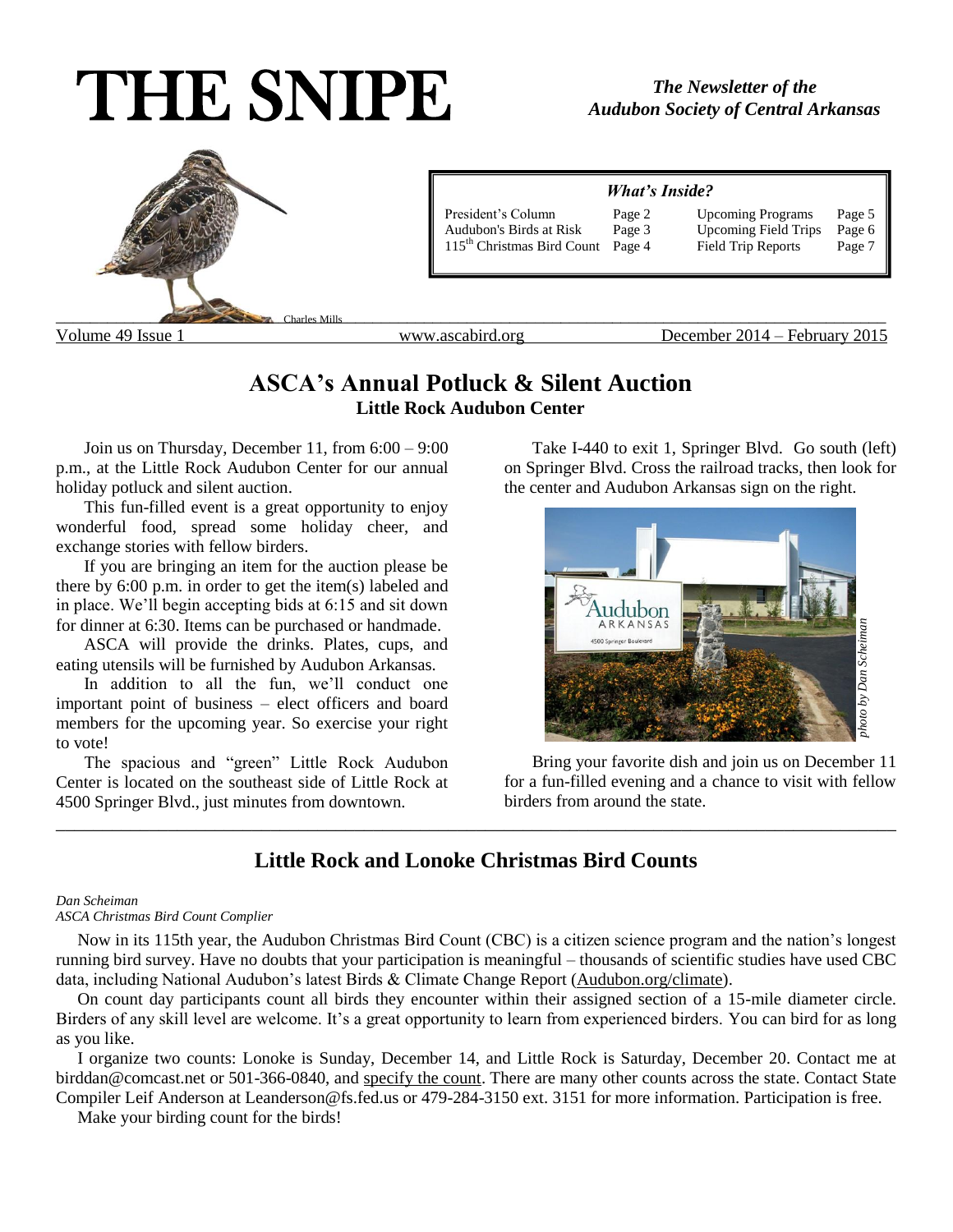**President** Jane Gulley 501-225-2072 janegulley@comcast.net

**Vice-president** Dan Scheiman 501-280-9024 [birddan@comcast.net](mailto:birddan@comcast.net)

**Recording Secretary** Vacant

**Treasurer** Jim Dixon 501-258-1914 jamesdixonlr@att.net

**Newsletter Editor** Dottie Boyles 501-224-0302 ctboyles@aristotle.net

#### **Board Members**

Robert Bays baysrr@att.net

Samantha Dixon supersampow@gmail.com

Cindy Franklin meshoppen@hotmail.com

D. DeLynn Hearn 501-472-8769 warblingvireo@yahoo.com

Bill Shepherd 501-375-3918 stoneax63@hotmail.com

#### **Christmas Bird Count Compiler**

Dan Scheiman 501-280-9024 birddan@comcast.net

#### **Conservation**

Barry Haas 501-821-4097 bhaas@sbcglobal.net

#### **Field Trip Coordinator**

Karen Holliday 501-920-3246 ladyhawke1@att.net

#### **Hospitality**

Doris Boyles 501-224-0302 ctboyles@aristotle.net

Karen Holliday 501-920-3246 ladyhawke1@att.net

#### **Rare Bird Alert**

D. DeLynn Hearn 501-472-8769 warblingvireo@yahoo.com

#### **Webmaster**

Jim Dixon 501-258-1914 jamesdixonlr@att.net

# **President's Column ASCA Officers**

## **Audubon's Birds and Climate Change**

\_\_\_\_\_\_\_\_\_\_\_\_\_\_\_\_\_\_\_\_\_\_\_\_\_\_\_\_\_\_\_\_\_\_\_\_\_\_\_\_\_\_\_\_\_\_\_\_\_\_\_\_\_\_\_\_\_\_\_\_\_\_\_\_\_\_\_\_\_\_\_

 Opportunity, trepidation, commitment, anxiety, and concern are all words that describe how I feel and probably how we all feel when we think about Audubon's Birds and Climate Change Report.

 This is my last *Snipe* article because my time serving as your President of the Audubon Society of Central Arkansas will be over in December. I was planning to write this article about how much I have enjoyed serving as your President and thanking special people who have made my four years in office very easy, but Audubon's Birds and Climate Change Report was officially launched on September 9, 2014, and I was fortunate enough to have had a sneak preview a few weeks before then.

 I decided to use this opportunity to tell you how impressed I was with their presentation. As most of you know I am a non-science person. I taught English and American History and yet the information National Audubon provided was easy to understand. Not only did National Audubon present the

## **ASCA Membership Renewal**

 Just a reminder, ASCA membership renewals are due January 1, 2015 and can be paid on-line via PayPal through the Membership page of [www.ascabird.org](http://www.ascabird.org/).

 Checks can be mailed to Jim Dixon, Treasurer, 11805 Birchwood Drive, Little Rock, AR 72211.

#### **Membership Level**

 Regular Membership – \$15.00 Students/Seniors – \$10.00 Family – \$25.00 Supporting – \$35.00 Patron – \$50.00

## \_\_\_\_\_\_\_\_\_\_\_\_\_\_\_\_\_\_\_\_\_\_\_\_\_\_\_\_\_\_\_\_\_\_\_\_\_\_\_ **Welcome**

ASCA would like to welcome the following new member: Ann Baker

information that is cause for concern, trepidation, and anxiety, they gave steps that an average person could understand and implement to give each of us an opportunity to commit to make a difference to influence the future.

 This is an exciting time to be involved with the Audubon program, and instead of looking back I want each of us to look to the future and what our commitment and dedication can mean for the environment and the birds we enjoy. Our own yards can be havens, and thanks to Audubon our knowledge and understanding of climate change can be shared to help our friends with their questions.

 Come to our ASCA meetings and give yourself the opportunity to learn about climate change and the easy, applicable, and practical tools to help you make wise life style decisions. We can add new words like hope, action, and understanding to our climate change vocabulary!

 Thank you again for letting me serve you as your ASCA President these past four years. *Jane Gulley ASCA President*

## **Great Backyard Bird Count**

 Mark your calendars now for the Great Backyard Bird Count (GBBC) to be held February 13-16, 2015. The GBBC is a joint effort of National Audubon and the Cornell Lab of Ornithology. For more information visit: gbbc.birdcount.org/

## **Wild Birds Unlimited – Little Rock Offers discount for ASCA members**

\_\_\_\_\_\_\_\_\_\_\_\_\_\_\_\_\_\_\_\_\_\_\_\_\_\_\_\_\_\_\_\_\_\_\_\_\_\_\_

 Mention you're an ASCA member and receive a **10% discount** on all purchases at the Wild Birds Unlimited store located in The Heights at 1818 N. Taylor Street, Little Rock, AR 72207. Call 501-666-4210 or visit their website at:

#### [wbulittlerock@live.com.](mailto:wbulittlerock@live.com)

 If you are not a member of ASCA, now is the perfect time to join.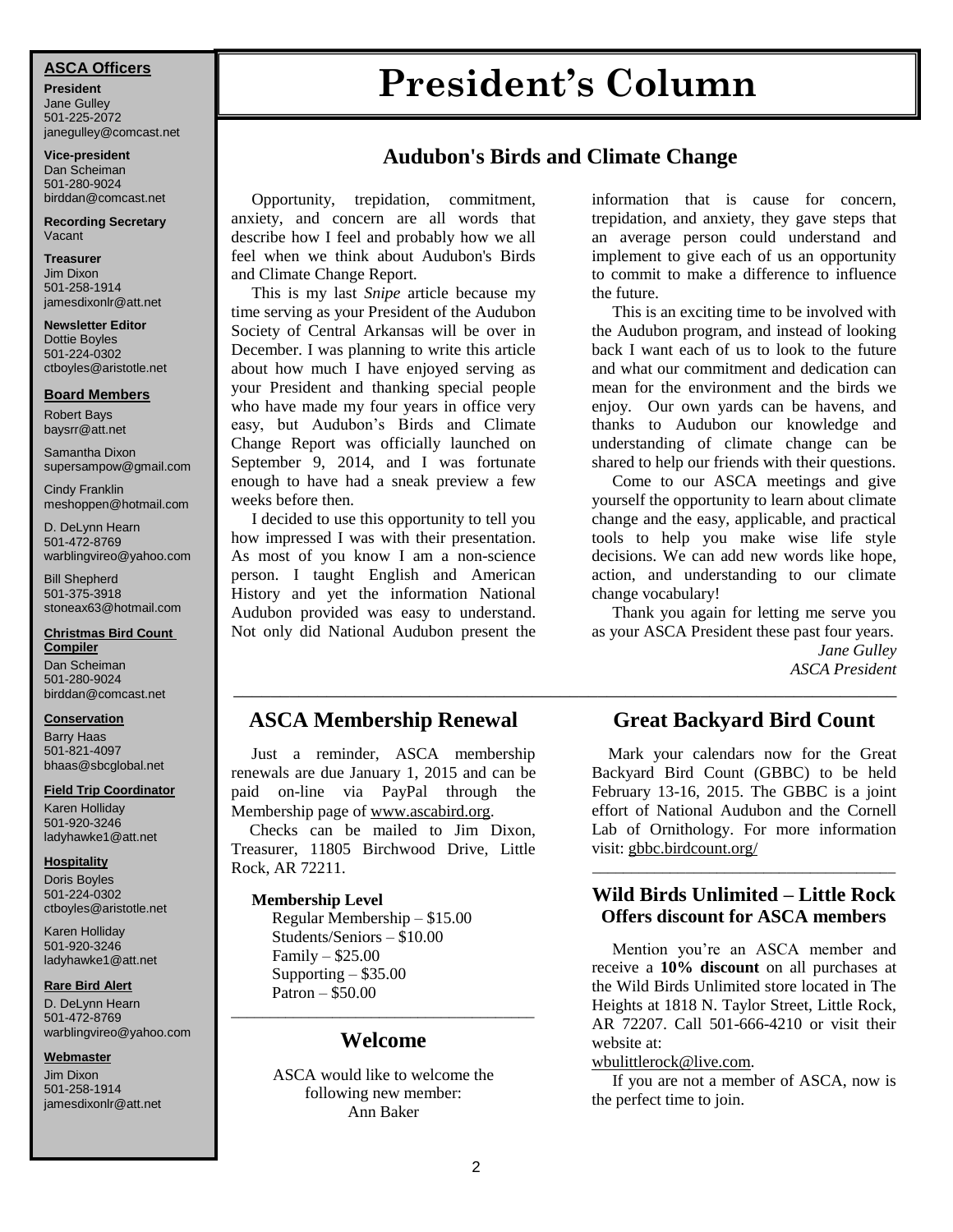## **Audubon's Field Guide to the Future: Nearly Half of North America's Birds at Risk from Global Warming**

#### *Dan Scheiman*

 Nearly half of the bird species in the continental U.S. and Canada are threatened by global warming. Some of these species could go extinct before the end of the century without decisive action to protect their habitats and reduce the severity of global warming. That's the startling conclusion reached by National Audubon scientists in a new study.

 Of 588 bird species examined in the study, 314 are at risk of severe declines by 2080, with numerous extinctions possible if global warming is allowed to change the climate conditions that favor birds today. Of the 314 species at risk, 152 regularly occur in Arkansas including the Common Loon, Eastern Whip-poor-will, and White-breasted Nuthatch. The Eastern Whip-poor-will, for example, is predicted to lose 78 percent of its breeding range by 2080, and disappear from Arkansas altogether. The bird's numbers are currently in decline, largely due to the loss of the open-understory forests they depend on, and its fate may be tied to how climate change affects its already disappearing habitat. If we do nothing to change the course, one of the voices of the southern woods may be silenced.

 To understand the links between where birds live and the climatic conditions that support them, Audubon ornithologists analyzed 30 years of historical North American climate data and tens of thousands of historical bird records collected by citizen scientists participating in the Christmas Bird Count and Breeding Bird Survey. Understanding those links then allowed Audubon to map where birds are likely to be able to survive – and not survive  $-$  in the future. The result is a field guide to potential future bird ranges under a warming climate.

 Audubon's new science sends a clear message about the serious dangers birds face in a warming world. Protecting them will require both redoubling conservation efforts to safeguard critical habitat and curbing greenhouse gas emissions. Solutions include personal choices to conserve energy and create backyard bird habitat, local action to create bird-friendly communities, state-based work to increase rooftop solar and energy efficiency, and continuing work in Important Bird Areas and other efforts to protect and expand bird habitats.

 Visit Audubon.org/Climate to understand the links between birds and global warming through animated maps of the 314 species at risk, a technical report, and in-depth stories.

## \_\_\_\_\_\_\_\_\_\_\_\_\_\_\_\_\_\_\_\_\_\_\_\_\_\_\_\_\_\_\_\_\_\_\_\_\_\_\_\_\_\_\_\_\_\_\_\_\_\_\_\_\_\_\_\_\_\_\_\_\_\_\_\_\_\_\_\_\_\_\_\_\_\_\_\_\_\_\_\_\_\_\_\_\_\_\_\_\_\_ **California Birding**

#### *Don Simons, Park Interpreter Mount Magazine State Park*

 In September, after a lot of research and planning, we "Three Birding Gringos" (Don Simons, Jay Schneider, and Shea Lewis) flew to California for some serious life-list birding.

 We took two pelagic boat trips on the Pacific Ocean and racked up a lot of birds we would not have otherwise seen. Our first trip was out of Half Moon Bay with Alvaro's Adventures. Seas were calm by their standards, but a bit rough for us landlubbers. Interesting lifers for me included: two albatrosses, Horned Puffin, storm-petrels, shearwaters, a skua, and Rhinoceros Auklet.

 I enjoyed watching albatrosses gliding so gracefully just inches above the water, occasionally a wingtip would skim the surface. They are large birds with long narrow wings spanning over six feet. Upon takeoff they have to really work to get off the water.

 Our second boat trip was with Debi Shearwater, accurately portrayed in "The Big Year," out of Monterey. We saw many of the same birds but had an excellent encounter with a pod of orcas, uncommon for those waters. One dorsal fin appeared to be six feet high. At one point our pilot stopped well out in front of them. I could see their bold black and white patterns as they passed just underneath our hull and surfaced just a few feet away.

 Other mammals on these boat trips included: sea lions, a humpback whale, fur seals, sea otters, porpoises, and a huge pod of dolphins. Also, we observed some ocean sunfish, aka mola mola, the heaviest bony fish with average adults at 2,200 pounds. They feed on jellyfish and surface to allow gulls to peck parasites off their skin.

 I've come to the conclusion that pelagic boat trips are not my favorite kind of birding. Most of the birds are black, white, and gray with very little color. You have to figure out body shapes and flight patterns while trying to keep your balance on a constantly pitching deck for eight hours. The first half of both trips was exciting as we approached huge rafts of seabirds on the way out. Return trips were rather boring, seeing fewer of the same species.

 Each trip included some professional birders who could quickly identify seabirds at great distances. To lure birds in close behind the boat they chummed with popcorn, squid, and sardines. At least one of our fellow birders donated his own chum from his stomach. He was miserable for most of the first voyage. I snacked on pretzels all day and did just fine.

 For land birds, we visited some iconic sites such as the Presidio, Muir Woods, Point Reyes, Pinnacles National Park, Big Sur, and Pacific Grove. Our body clocks were c *continued on page 4*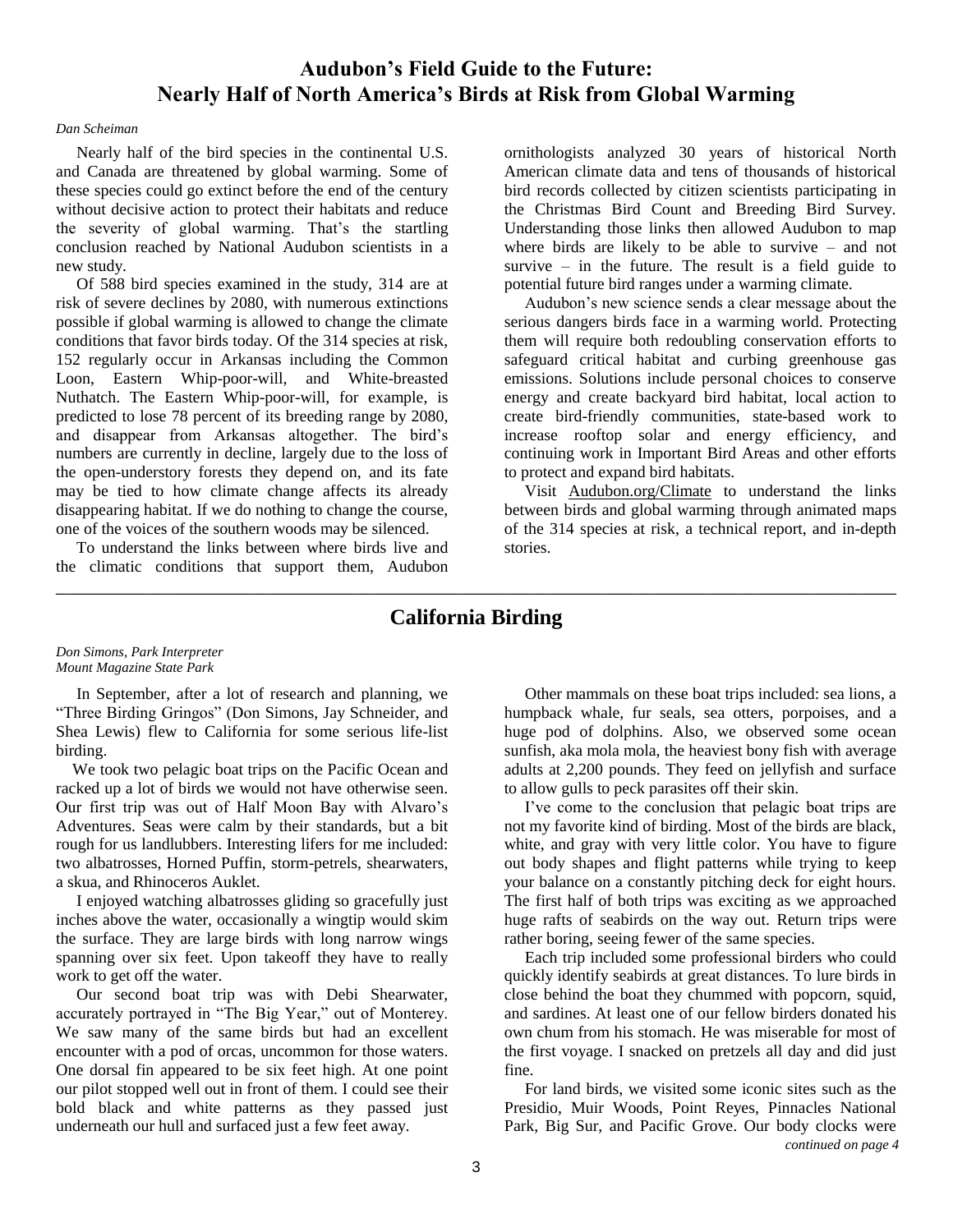## **115th Christmas Bird Count**

 Each year, over 2,000 Audubon Christmas Bird Counts are conducted throughout North America from December 14 through January 5.

 **What's involved:** Each 15-mile diameter count circle has a compiler. The circle is broken into sections with a group of volunteers for each. Each group then tries to find all the birds in their area, within a calendar day. You count the birds you actually see and hear, not the birds that should be there. All counts could use more volunteers. However some are in need of help. Please consider participating in more than one, especially counts that may involve a drive or have less than 10 volunteers.

**Skill and time levels:** Birders of any skill level are welcome. The amount of time you spend is flexible. Some watch their bird feeder for an hour, while others go for 15+ hours out in the field.

 **For more information contact:** Leif Anderson at 479-284- 3150 ext. 3151 or email Leanderson@fs.fed.us; or a CBC compiler listed below for details.

| Count                                 | Date              | Compiler                   | E-mail                                | <b>Phone</b> |
|---------------------------------------|-------------------|----------------------------|---------------------------------------|--------------|
| Fayetteville                          | Sun <sub>14</sub> | Joe Neal and Mike Mlodinow | joeneal@uark.edu                      | 479-521-1858 |
| Jonesboro                             | Sun <sub>14</sub> | Virginie Rolland           | vrolland@astate.edu                   |              |
| Lonoke                                | Sun <sub>14</sub> | Dan Scheiman               | birddan@comcast.net                   | 501-366-0840 |
| <b>Hot Springs Village</b>            | Mon $15$          | Chris Cash                 | $c52$ cash@sbcglobal.net              |              |
| <b>Mountain Home</b>                  | Mon $15$          | Alice Snyder               | alice.m.snyder@gmail.com              |              |
| Mississippi River State Pk            | Thur 18           | Tara Gillanders            | $\arctan$ , gillanders @ arkansas.gov |              |
| Arkadelphia                           | Sat 20            | Evelyn & Glen Good         | theoldcrow@sbcglobal.net              |              |
| <b>Crooked Creek Valley</b>           | Sat 20            | Alan Gregory               | quattro@windstream.net                |              |
| Fort Smith                            | Sat 20            | <b>Bill Beall</b>          | billtoka@mynewroads.com               |              |
| Little Rock                           | Sat 20            | Dan Scheiman               | birddan@comcast.net                   | 501-366-0840 |
| Village Creek State Park              | Sat 20            | Heather Runyan             | heather.runyan@arkansas.gov           |              |
| Conway                                | Sun 21            | Allan Mueller              | akcmueller@gmail.com                  |              |
| Wapanocca NWR                         | Sat 27            | Dick Preston               | dickpreston@bigriver.net              |              |
| Pine Bluff                            | Mon $29$          | <b>Rob Doster</b>          | calcarius@comcast.net                 |              |
| Lake Dardanelle                       | Thurs-Jan 1       | Kenny Nichols              | kingbird@ymail.com                    |              |
| Lake Georgia Pacific/Felsen Fri-Jan 2 |                   | Leif Anderson              | Leanderson@ at fs.fed.us              |              |
| <b>Mount Magazine</b>                 | Sat-Jan 3         | Don Simons                 | don.simons@arkansas.gov               |              |
| Holla Bend NWR                        | Mon-Jan 5         | Leif Anderson              | Leanderson @ fs. fed.us               |              |

Several counts have yet to be set. Contact Leif Anderson for details or subscribe to ARBIRD-L for regular updates.

## **California Birding cont.**

\_\_\_\_\_\_\_\_\_\_\_\_\_\_\_\_\_\_\_\_\_\_\_\_\_\_\_\_\_\_\_\_\_\_\_\_\_\_\_\_\_\_\_\_\_\_\_\_\_\_\_\_\_\_\_\_\_\_\_\_\_\_\_\_\_\_\_\_\_\_\_\_\_\_\_\_\_\_\_\_\_\_\_\_\_\_\_\_\_\_

#### *continued from page 3*

two hours earlier than California time. So it was early to bed and early to rise. This made it easy to beat that crazy traffic each day.

 Muir Woods National Monument protects an uncut stand of redwood forest. Though small in acreage, those thousand-year-old coastal icons are awesome to behold. I could just imagine John Muir being inspired during a solo stroll through such majestic giants. It was a Sunday so there were lots of tourists. We still managed to add a Pacific Wren to our list. We overheard one guy complain about having "to pay to see nature."

 On the way to Pinnacles National Park we saw our first Yellow-billed Magpies. An irrigated vineyard provided some activity with Lawrence's Goldfinch, Oak Titmouse, and a few others. In the park, massive monoliths and sheerwalled canyons made for an impressive landscape. However, drought-dried vegetation did not confirm the beauty and diversity of wildflowers described in their brochure.

 A state park near Big Sur offered a variety of habitats from a riparian area, through live oak thickets, through a tall cedar grove, and down to sea shore. We targeted and added a Pacific-slope Flycatcher to our lists.

 At Pacific Grove we spent some time watching gulls and terns gather in a roosting area. We were there for a while before we noticed a plaque indicating that was the site where John Denver died in a plane crash October 12, 1997.

 Our last day of birding was in Crystal Basin National Recreation Area just northeast of Pollock Pines. I was impressed with huge ponderosa pines where we found a White-headed Woodpecker. On a short stretch of side road we found over a dozen piles of fresh bear scat. They had been eating a lot of berries.

 It was a great trip with great companions, lots of humorous moments, and good memories. We missed a few target species but that's okay. Jay was the big winner on this trip with 54 lifers. Shea did very well with over 30. I reached my goal that first morning with Laysan Albatross as my 600th species in the lower 48 states. I picked up a total of 17 lifers, which is fantastic for me. EPIC!

Where are we going next? Stay tuned.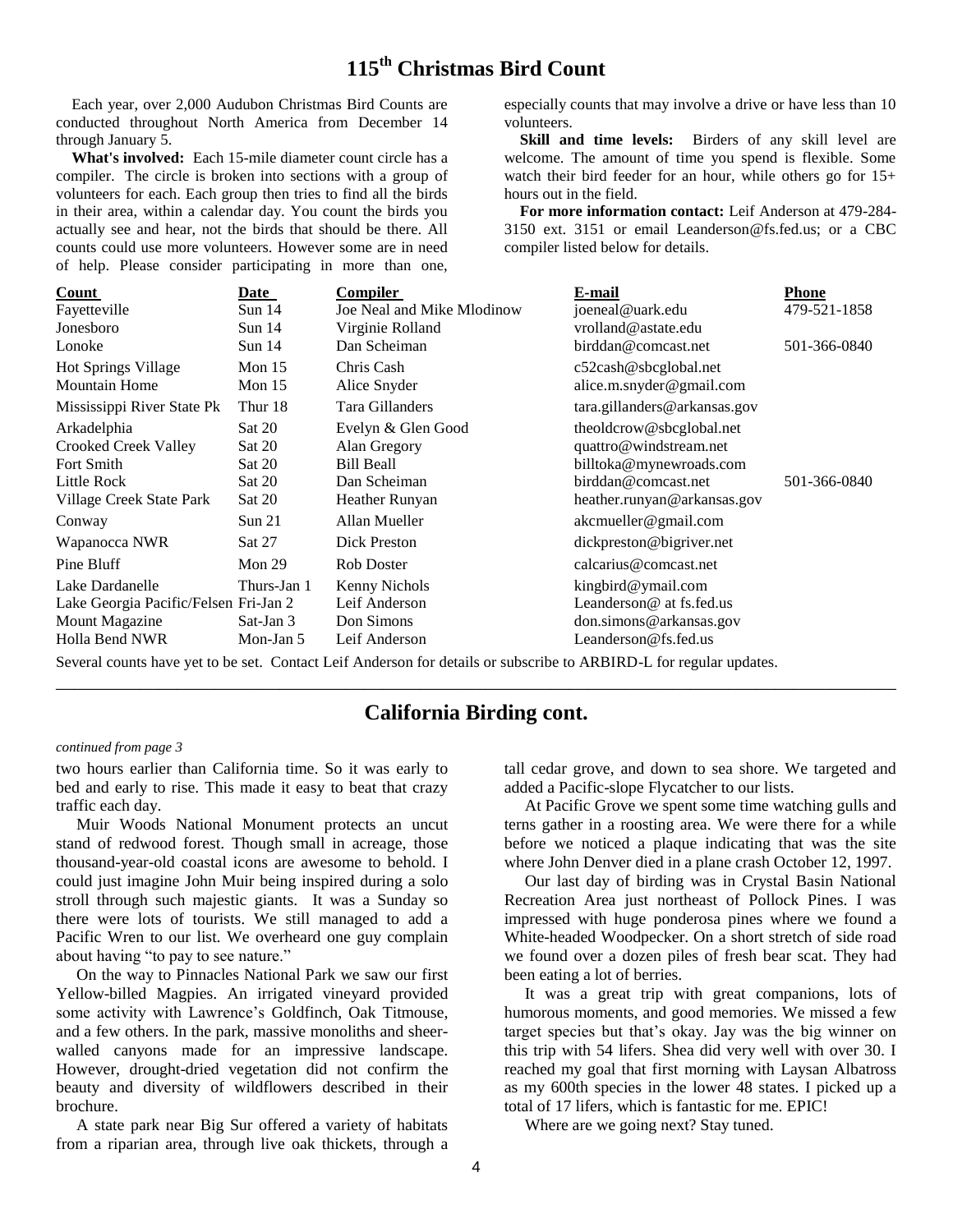# *Upcoming Programs*

ASCA meets at 7:00 PM the second Thursday of each month at the John Gould Fletcher Library (except where noted), located at 823 Buchanan Street, on the corner of Buchanan and H Streets, just off North University Ave. The programs are free and open to the public.

\_\_\_\_\_\_\_\_\_\_\_\_\_\_\_\_\_\_\_\_\_\_\_\_\_\_\_\_\_\_\_\_\_\_\_\_\_\_\_\_\_\_\_\_\_\_\_\_\_\_\_\_\_\_\_\_\_\_

#### **December 11, 2014 – Potluck and Silent Auction**

#### **Location: Little Rock Audubon Center**

 Come join us on Thursday, December 11, from 6:00 – 9:00 p.m. at the Little Rock Audubon Center for our Annual Potluck and Silent Auction. This funfilled event is a great opportunity to enjoy some wonderful food, spread holiday cheer, and exchange stories with fellow birders.

 If you are bringing an item for the auction please be there by 6:00 p.m. to get the item labeled and in place. We'll begin accepting bids at 6:15. Items can be purchased or handmade.

 Bring your favorite dish and join us for a fun-filled evening at the Little Rock Audubon Center, 4500 Springer Blvd., Little Rock. For more information and directions to the Center see page 1 of this issue.

\_\_\_\_\_\_\_\_\_\_\_\_\_\_\_\_\_\_\_\_\_\_\_\_\_\_\_\_\_\_\_\_\_\_\_\_\_\_\_\_\_\_\_\_\_\_\_\_\_\_\_\_\_\_\_\_\_\_

#### **January 8, 2015 – Annual Business Meeting**

 ASCA can exist only with active participation by its members, so here is your opportunity to provide input into activities for 2015 and help start the New Year off right for our organization!

 All members are urged to attend our annual business meeting at 7:00 p.m. at our regular meeting location.

 Due to the number of topics that need to be covered, there will not be a program or guest speaker at this meeting. \_\_\_\_\_\_\_\_\_\_\_\_\_\_\_\_\_\_\_\_\_\_\_\_\_\_\_\_\_\_\_\_\_\_\_\_\_\_\_\_\_\_\_\_\_\_\_\_\_\_\_\_\_\_\_\_\_\_

#### **February 12, 2015 – The Beautiful Baltimore Checkerspot**

#### **Speaker:** Stephen Robertson, UALR

 The black-and-orange Baltimore Checkerspot is a rare beauty found in several northern Arkansas counties, where its caterpillars specialize on False Foxglove. Come learn about this striking species' interesting life history traits that help it survive.

 While growing up in the Air Force, Stephen Robertson resided in four states, but spent the first years of his life in Aviano, Italy. He grew up with a fascination for insects. This led to studying entomology in college. He is currently a M.S. student at UALR, and intends to get a Ph.D. in Ecology with the aim of becoming a professor. Research is his great passion, and he hopes to continue doing so for as long as his body will allow.

## **Election of Officers and Board Members**

 The election of Officers for 2015-2016 and Board Members for 2015, will take place on Thursday, December 11, at the Little Rock Audubon Center.

 The nominating committee consisted of Dottie Boyles, Chair, DeLynn Hearn, and Doris Boyles. During the November 13 business meeting, the slate of nominees was presented as follows:

#### **Two-year term as Officers:**

 President: Cindy Franklin Vice President: Dan Scheiman Secretary: **vacant**  Treasurer: Jim Dixon Editor: Dottie Boyles

#### **One-year term as Board Members:**

- 1. Robert Bays
	- 2. Samantha Dixon
- 3. Jane Gulley
- 4. DeLynn Hearn
- 5. Bill Shepherd
- 6. Darrel Meyerdirk

#### **Other Responsibilities**

 Christmas Bird Counts: Dan Scheiman Conservation Chair: Barry Haas Field Trip Coordinator: Karen Holliday Hospitality: Doris Boyles and Karen Holliday Rare Bird Alert: DeLynn Hearn Webmaster: Jim Dixon

 The nominating committee is working to fill the position of Secretary. This important role has been vacant for the past few years and is presently being filled by volunteers. If you are willing to serve please contact a member of the nominating committee.

 Any ASCA member is welcome to make a nomination from the floor at the December meeting before the election is held.

## **ASCA Members Take Flight**

 Sadly, ASCA has had to say good-bye to three of its members in the past few months. Craig and Dale Provost, who moved to Salt Lake City, Utah in July; and Rob Weiss who accepted a new pastoral position in Wisconsin in October.



 Craig and Dale moved to be closer to their family. Craig is a former ASCA Board member and many of Dale's photos and paintings have been featured in *The Snipe*. They are presently busy demolishing and remodeling their new home.

 Rob is a former Past President and served as a Board member for several years. Formerly from Wisconsin, Rob is busy exploring the countryside on his bicycle and renewing old friendships. His parents are thrilled to have him closer to home.

 While we wish you all the best on your new adventures, just know Craig and Dale Provost ASCA members here in Arkansas will miss you very much. Rob Weiss

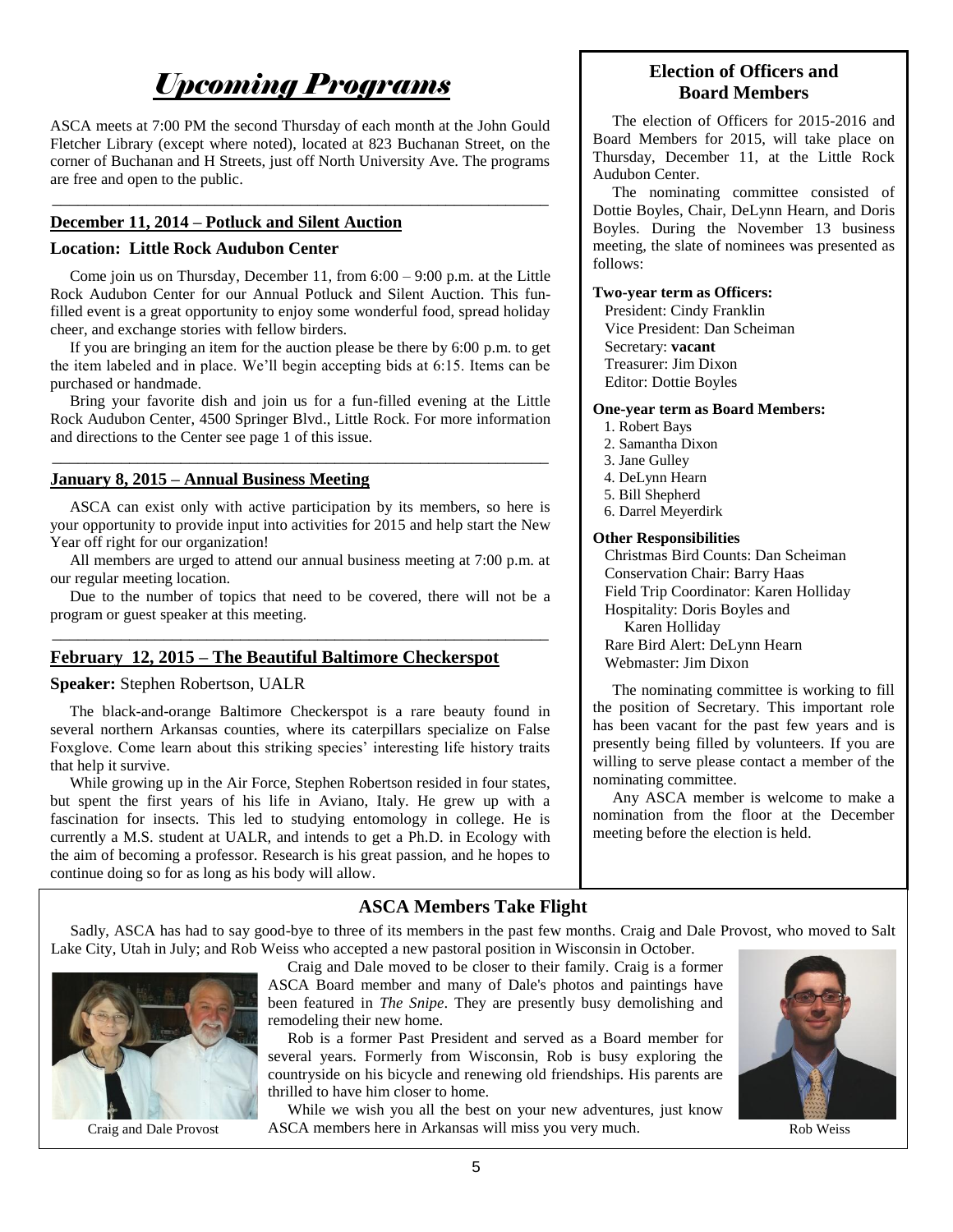#### *Dan Scheiman*

 Saturday, November 1, was the 6th Annual Lake Sweep around Lake Maumelle. ASCA members were among the 65 participants who collected 335 cubic yards of trash from the lake's public use areas and roadsides. ASCA has helped Central Arkansas Water pick up litter since the event's inception. While it is frustrating that there are still thoughtless people who litter, I'm thankful for thoughtful folks who give their time to pick up other people's messes. Indeed, CAW reports a significant decrease over the years in the amount of trash around the lake, meaning we're keeping Little Rock's drinking water supply clean. Cheers!

\_\_\_\_\_\_\_\_\_\_\_\_\_\_\_\_\_\_\_\_\_\_\_\_\_\_\_\_\_\_\_\_\_\_\_\_\_ **Townsend's Solitaire Returns**



Park Interpreter Don Simons reported seeing two Townsend's Solitaires at Mount Magazine State Park on November 14.

#### \_\_\_\_\_\_\_\_\_\_\_\_\_\_\_\_\_\_\_\_\_\_\_\_\_\_\_\_\_\_\_\_\_\_\_\_\_ **First Northern Saw-whet Owl Netted in Arkansas**

On Nov. 20, Mitchell Pruitt, Dr. Kimberly Smith, and Alyssa DeRubeis ventured to the Ozark Natural Science Center in rural Madison County. Their property boasts the perfect combination of pine, deciduous, and cedar understory…perfect for saw-whet owls, that is. They set up four nets. After checking the nets several times during the night they finally spotted a female Northern Saw-whet Owl shortly after 11:30 p.m. After weighing, measuring and banding, the bird was released.



This is the first time saw-whet owls have ever been banded in Arkansas. Mitchell stated he was so excited he was still shaking hours later.



## *ASCA Field Trip Schedule*

ASCA sponsors numerous field trips throughout the year. The trips are open to all and carpooling is available for trips outside of Little Rock. This is a great opportunity for novice birders to meet and learn more about birds from experienced birders, or perhaps a chance to see a life bird for those who list. For more information visit [www.ascabird.org](http://www.ascabird.org/) or contact Karen Holliday, ASCA Field Trip Coordinator, at [ladyhawke1@att.net](mailto:ladyhawke1@att.net) or 501-920-3246. Always bring plenty of water with you.

#### \_\_\_\_\_\_\_\_\_\_\_\_\_\_\_\_\_\_\_\_\_\_\_\_\_\_\_\_\_\_\_\_\_\_\_\_\_\_\_\_\_\_\_\_\_\_\_\_\_\_\_\_\_\_\_\_\_\_\_\_\_\_\_ *December 2014* **Little Rock and Lonoke Christmas Bird Counts**

 The Lonoke Count will be Sunday, December 14 and the Little Rock Count will be Saturday, December 20. To participate in one or both counts, contact Dan Scheiman at [birddan@comcast.net](mailto:birddan@comcast.net) or 501-366-0840.

### *January 24, 2015* **Delaware Park-Lake Dardanelle and Holla Bend NWR**

\_\_\_\_\_\_\_\_\_\_\_\_\_\_\_\_\_\_\_\_\_\_\_\_\_\_\_\_\_\_\_\_\_\_\_\_\_\_\_\_\_\_\_\_\_\_\_\_\_\_\_\_\_\_\_\_\_\_\_\_\_\_\_

 Meet at 7:00 a.m. at the Mayflower commuter lot off I-40 West at Exit 135. We'll carpool to Delaware Park, located on the southwest side of Lake Dardanelle. We should arrive at the boat ramp around 8:15 a.m. if you prefer to meet us there. We'll scan the lake for gulls, waterfowl, and eagles. A rare gull or duck is always a possibility.

 Next, we'll caravan to the Holla Bend NWR headquarters' parking lot. There is a \$4.00 entrance fee per vehicle. A duck stamp or a National Parks pass will get a vehicle in for free. Our target birds will be raptors, including nesting Bald Eagles, swans, ducks, geese, and sparrows.

 We'll return to Little Rock late afternoon. The lake can be very cold and windy. Dress in layers, including gloves and hats. At Holla Bend, there will be some walking in tall grass, so boots are recommended. Bring snacks, lunch, and plenty of water.

 Directions from the town of Dardanelle to Delaware Park: At the junction of Hwy. 7 and Hwy. 22, go west on Hwy 22 approximately 10 miles. Turn right onto Hwy. 393, which is the first road on your right after you cross the long causeway at the west end of the lake. Hwy. 393 dead ends at Delaware Park. GPS coordinates: 35.295749, -93.271458.

 For more information about the refuge go to [www.fws.gov/hollabend.](http://www.fws.gov/hollabend) The headquarters is at 10448 Holla Bend Road, Dardanelle, AR 72834. Coordinates: 35.163222, -93.093477.

#### \_\_\_\_\_\_\_\_\_\_\_\_\_\_\_\_\_\_\_\_\_\_\_\_\_\_\_\_\_\_\_\_\_\_\_\_\_\_\_\_\_\_\_\_\_\_\_\_\_\_\_\_\_\_\_\_\_\_\_\_\_\_\_ *February 14, 2015* **Lake Maumelle and Two Rivers Park**

 February 13-16 is the Great Backyard Bird Count. Participate in this annual event by helping count the birds. Meet at the Jolly Rogers Marina on Lake Maumelle at 8:00 a.m. Loons, mergansers, ducks, and grebes are easily found on the lake this time of year.

 We'll then caravan to Two Rivers Park and walk the big field and horse trail. This area has a diverse population of sparrows and provides a great opportunity to work on identifying those "little brown birds". Knee-high rubber boots are recommend because of the copious sand burrs in the field. Bring water, snacks, and your scope if you have one. We should finish around noon.

 Directions to Jolly Rogers Marina—the marina is approximately 10 miles west of Little Rock on Hwy. 10. Turn right at the white and black Jolly Rogers Marina entrance sign and drive down to the boat launch area. The marina address is 11800 Maumelle Harbour Rd., Roland, AR.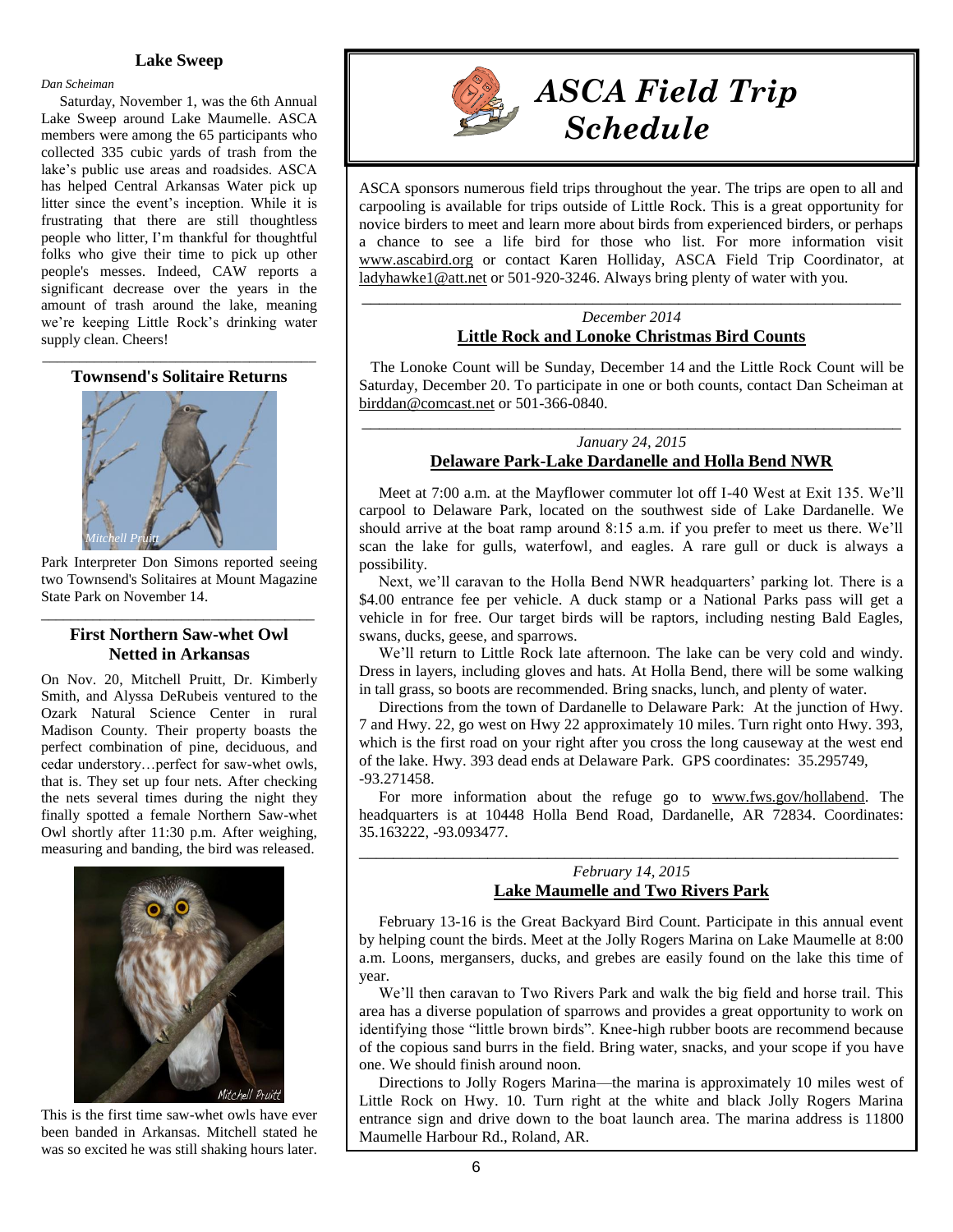

 *Field Trip Reports*

 **Karen Holliday, Field Trip Coordinator**

#### **Bell Slough Wildlife Management Area**

*September 13, 2014*

 Cold and slow sums up the field trip to Bell Slough WMA. We arrived at the main entrance at 7:30 a.m., where 36 birders gathered in hopes of seeing those confusing fall warblers. We had birders from all over central Arkansas, plus a birder from Norway, and a new young birder and his mom. With the temp hovering at 57 degrees and a stiff wind, birds were nonexistent. We couldn't even rustle up a Blue Jay until much later in the morning. We dodged the dove hunters and birded along the edge of the waterfowl resting area. This is the first time in years that area has been mowed and plowed, which meant bare fields containing several Killdeer, a couple of Lesser Yellowlegs, and three Great Egrets. In the trees and grass around the edge of the fields, we had a Yellow Warbler, American Goldfinches, Indigo Buntings, and a pair of Gray Catbirds.

 We walked the WMA trails hoping the morning would warm up and the birds would start moving. It didn't warm up, and the birds still weren't moving. Finally, after most people had left, we found two small mixed feeding flocks, which included a probable Canada Warbler, a Blue-winged Warbler, a Warbling Vireo, a Wilson's Warbler, American Redstarts, a Common Yellowthroat, a couple of Black-and-white Warblers, and a Yellow-throated Vireo.



Birders gather in the parking lot at Bell Sough WMA

 I still hadn't found Rob Weiss a confirmed life bird. I've managed to produce at least one for him on every field trip he's gone on these last seven years. I couldn't let him move back to Wisconsin without finding one last bird. So we headed to the spillway entrance into Bell Slough. Rob needed a Prothonotary Warbler for a life bird and that area has been pretty reliable in the past. Fingers crossed, we walked into the back area. At the sluice gate, a bird flew into the top of the tallest tree that had dead branches sticking up at the very top. Bingo! Olive-sided Flycatcher and life bird for Rob! We then walked a little further in. Bingo! Prothonotary Warbler! Happy life bird dance! A Wilson's Warbler also popped up, giving Justin Brand his first really good look at a Wilson's. By then it was 2:30 p.m., so we called it a day.

 Back at the cars, high-fives all around and lots of goodbye hugs and well wishes to Rob for his new life in Wisconsin. We ended the day with approximately 50 species.

*--Karen Holliday*

#### **Frog Bayou Wildlife Management Area** *October 4, 2014*

*\_\_\_\_\_\_\_\_\_\_\_\_\_\_\_\_\_\_\_\_\_\_\_\_\_\_\_\_\_\_\_\_\_\_\_\_\_\_\_\_\_\_\_\_\_*

At our 6:30 a.m. start time, it was still dark and the temperature was 41 degrees. That didn't stop the central Arkansas birders from making the two hour drive to Frog Bayou. At the truck stop at Dyer, we picked up more birders for a total of 16. The dirt roads had dried nicely from the rain Thursday night and were passable. First stop was a check of the backwater of the Arkansas River. Great Egrets, Great Blue Herons, Double-crested Cormorants, Pied-billed Grebes, American Coots, and a lone tern were the first birds of the trip.

 On to the grassy moist soil units for a long walk checking the levees, the small ponds and their cattail clumps, and the grassy areas inside the levees. On the walk in, we met the manager of Frog Bayou WMA and David Krementz with the Arkansas Cooperative Fish and Wildlife Research Unit, and founder of the Arkansas Woodcock Association. They were doing a survey of Frog with an emphasis on Soras. They showed us the Soras they had collected that morning and explained they were working on improving methods to determine the age of each Sora. The WMA manager also explained the extensive physical and floral changes they are making to the WMA and why they are doing it. We learned so much! Both are extremely nice, very dedicated gentlemen. Plus, they were pleased to see birders using the refuge.

 We made a determined effort to flush Soras, wrens, and sparrows. Our wading through tall grass, skirting the edges of ponds, detouring around snakes, and peering into cattail clumps paid off. We found a Sora, American Coots, Sedge Wrens, a House Wren, Common Yellowthroats, and LeConte's, Swamp, Lincoln's and Savannah Sparrows. Also on our trek, we had flyovers of a Merlin, Northern Harrier, Osprey, juvenile Bald Eagle, two American Kestrels, Redshouldered and Red-tailed Hawks, plus Tree and Barn Swallows.

 At the back of Unit 6, which overlooks the river and a large sandbar, we found American Avocets, American White Pelicans, Northern Shovelers, Blue-winged Teal, and a lot of Double-crested Cormorants. On the walk back to the cars, we spotted first-year Little Blue Herons, Cattle Egrets, and a huge kettle of Ring-billed Gulls, with a Laughing Gull mixed in.

 We made a quick trip to the Alma Sewer ponds and the King's Ranch hoping for Black-bellied Whistling-Ducks. No luck at either place.

 It was a gorgeous day with lots of nice birds and wonderful people. We finished the day with a total of 47 species.

*--Karen Holliday*